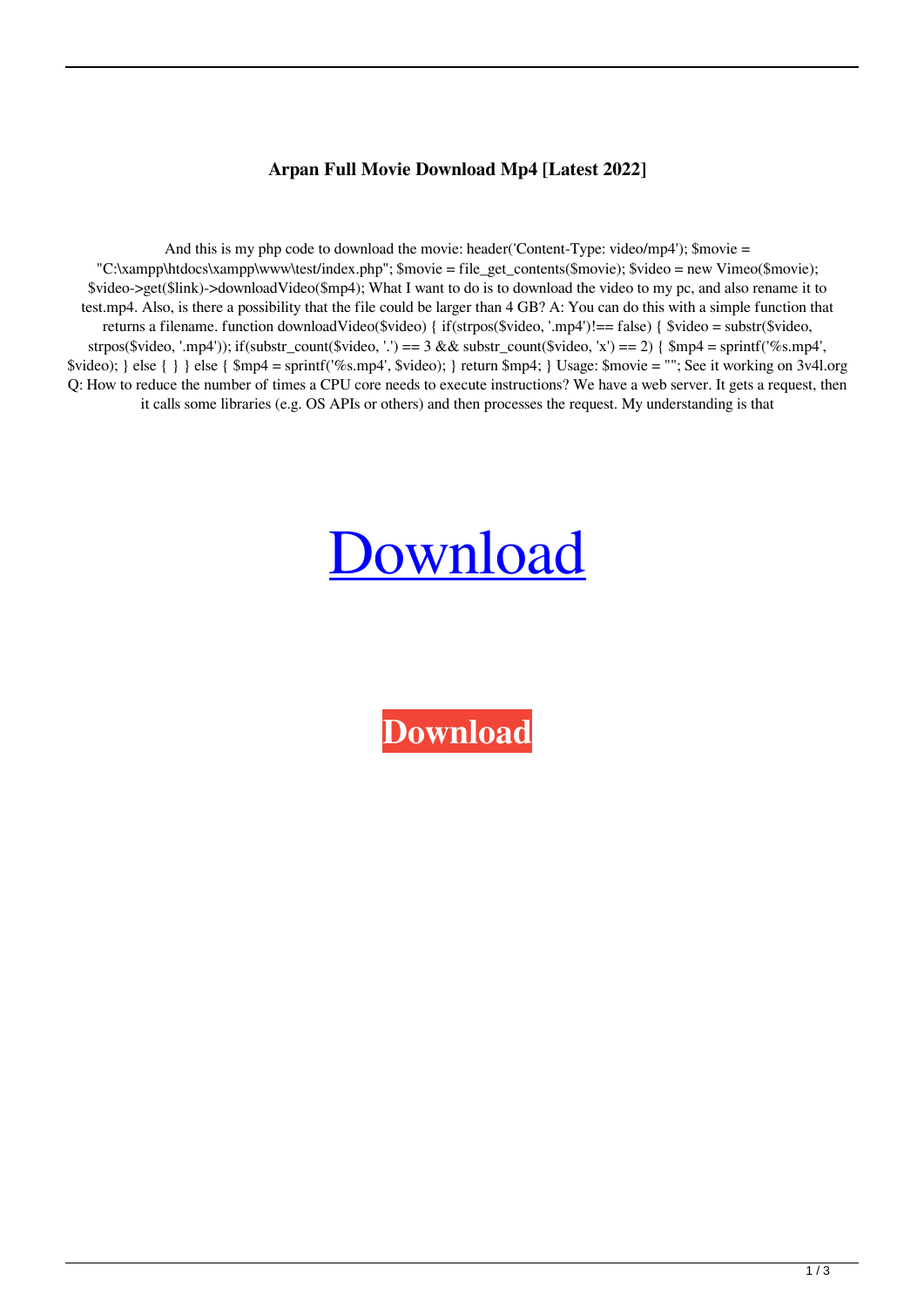youtube, youtube to mp3, download youtube, mymp3song, hindi music lyrics ... Arpan (1983) Full Hindi Movie | Jeetendra, Reena Roy, Raj Babbar, Parveen Babi. 2:40:16. Arpan (1983). Film | Writer | Director | Editing | Stills, Art Director. Arpan (1983) Full Hindi Movie | Jeetendra, Reena Roy, Raj Babbar, Parveen Babi. 2:40:16. Arpan (1983) Lets Talk about Arpan movie. What are you watching. Read more. Add to

favorite movie and share with